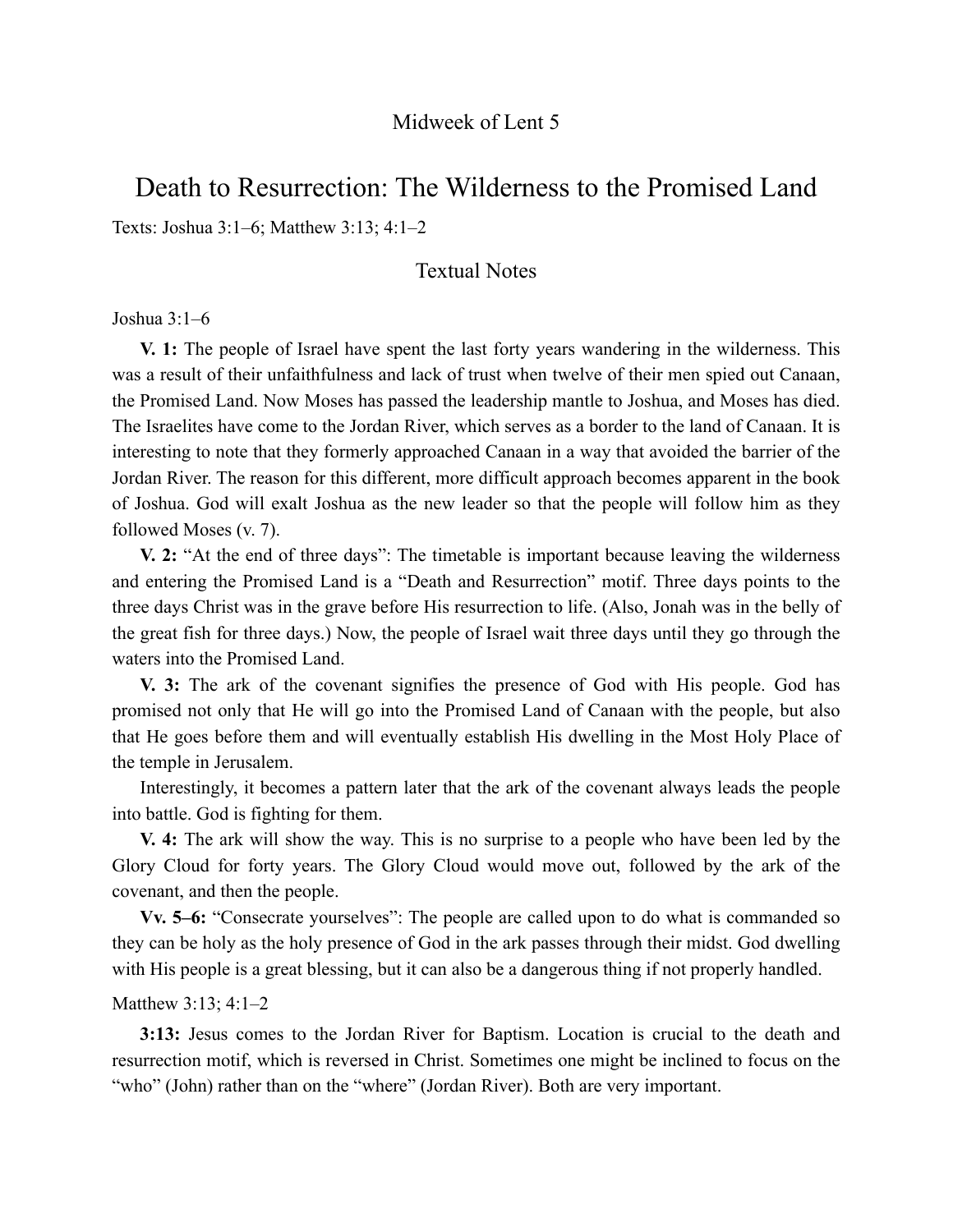**4:1–2:** Following His Baptism, Jesus is led by the Spirit into the wilderness where He fasts for forty days and then faces the temptations of the devil. This is a reversal of the "Wilderness to the Promised Land" motif. The Israelites spent forty years in the wilderness before passing through the Jordan River into the Promised Land. Jesus passes from the Promised Land through the Jordan River by means of His Baptism so that He might spend forty days in the wilderness and be tempted by Satan.

It was sin that exiled Israel from the Promised Land, and now, Jesus takes that sin back to Satan so that the people are reunited with their God. This reminds us of the scapegoat of the Day of Atonement.

### The Death and Resurrection Motif: Return from Exile

There are many sub-motifs of the "Death and Resurrection" motif in Scripture. One which plays an important role is the "Return from Exile." Exile is being removed from the presence of God, or being removed from the Holy Land, the Holy City, and the holy temple. Frequently, the wilderness is the place of exile and considered to be the place where Satan dwells—an evil and dark place.

The first exile is when Adam and Eve are removed from the Garden of Eden. The people of God then were nomads until they were brought out of exile in Egypt to the Promised Land of Canaan. Even though God announces that His presence is with His people even in exile, the Promised Land is where God desires to dwell with His people. That is where He establishes His dwelling in the temple.

When the Israelites go into exile in Assyria and Babylon, the concerns are telling. They are first concerned about the presence of the Lord. Is God with us? They are also very concerned about the condition of the Holy City and the holy temple. When they return from exile, they are tasked with rebuilding the temple. Because the temple is the place where God has determined to dwell with His people on earth, it serves as a constant reminder of His presence and His relationship with His people.

Ultimately, the "Return from Exile" sub-motif is fulfilled when we enter into the courts of the new Jerusalem, heaven. In the final return, once again, it is God Himself—Christ Jesus—who brings us home to the promised land.

#### Sermon

It is one thing to travel across the wilderness in order to arrive at a destination; but it is quite another to wander around a wasteland for forty years. The Israelites did both. As they left Egypt and made their way to Mount Sinai, the plan was to continue on to the Promised Land of Canaan. And they did, but when they sent twelve men to spy out the land of Canaan to see what their new homeland would be like—and what would be required to occupy it—events took a dramatic turn. The spies returned and spoke highly of the land, but they were terrified of the people already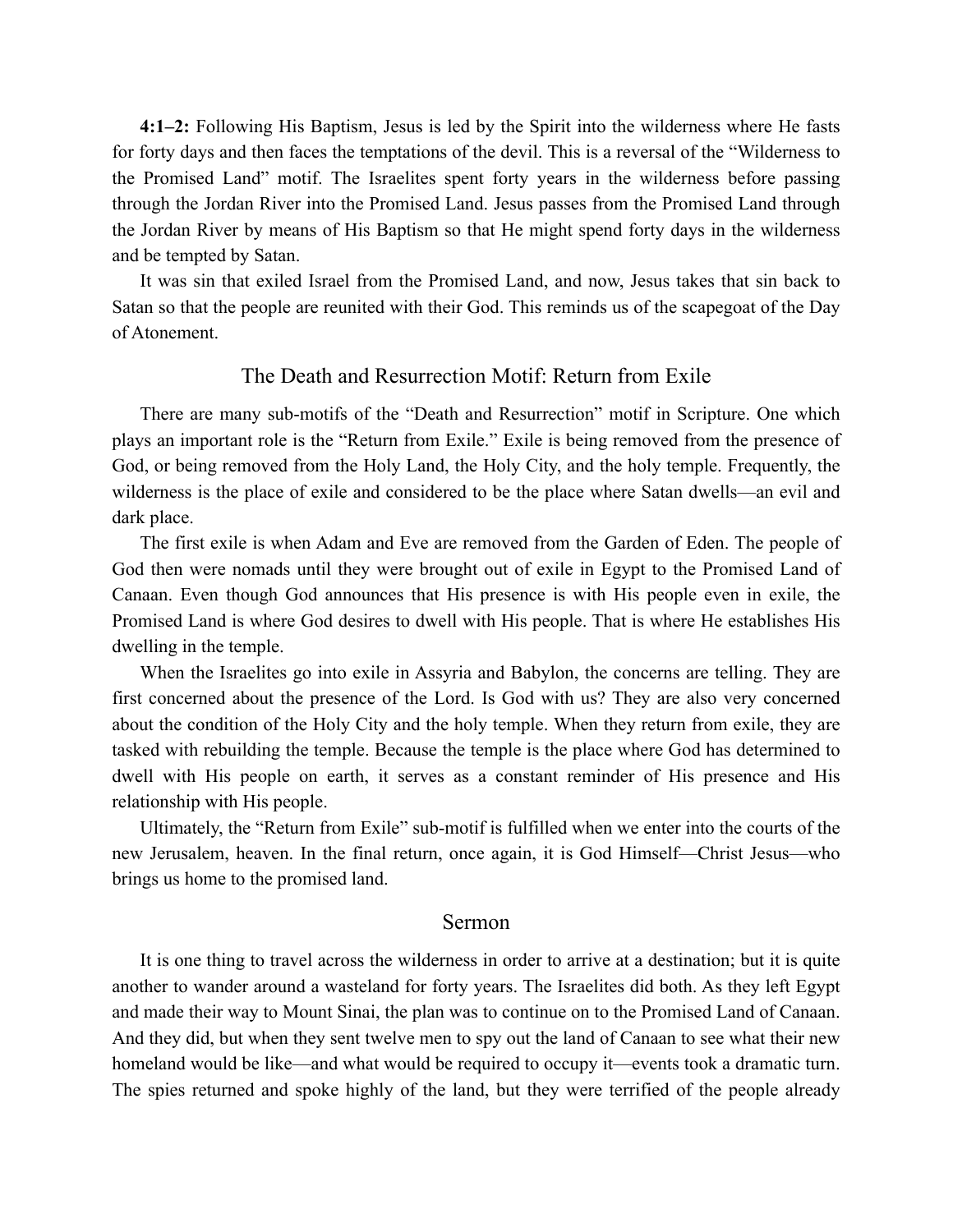living there. Yes, Canaan was a land flowing with milk and honey, but the inhabitants were giants and war-like. The spies spoke with fear, and this fear spread throughout the community of Israel. God's people were terrified. And in their fear, they refused to go forward.

It was because of this act of unfaithfulness, the people's lack of trust in the Lord who had brought them out of Egypt, that the Israelites became wanderers in the wilderness for forty years. None of the people who were twenty years old and older would ever dwell in the land of Canaan. The exceptions were the households of Caleb and Joshua, for they were the faithful spies who proclaimed their trust in the Lord's ability to give His people the land. All of the rest would die in the wilderness—only their children would enter Canaan.

It is one thing to travel across the wilderness to arrive at a destination and quite another to wander around the wasteland for forty years. The wilderness between Egypt and Canaan was a land of suffering and death—a land where they were sentenced to suffer because of their sin, a land that would claim their lives one by one until all had perished. To make this reality even worse, they had seen the Promised Land on the near horizon, they had seen the beautiful destination, and they had forsaken the blessing.

Sin, that which exiles us from God. Sin, that which separates us from life. Sin, that which sends us into the wilderness of suffering and death. Sin. There is no escaping it, though we have tried. The Israelites tried to go into Canaan without God. All of their fears were realized, and they were left to wander in the wilderness to face suffering and death. We also attempt to conquer sin by our own merits and strength, and we, too, fail and find ourselves lost and wandering. Sin forbids our entrance into the land flowing with milk and honey.

The Promised Land where the Lord provides is a place where the Hebrews would live in houses they did not build and eat from vineyards and orchards they did not plant. The land of Canaan is a land flowing with milk and honey where there is no lack. It is a land of plenty and perfection—the Promised Land. This land is not only where the Lord provides abundantly, but also a place where the Lord will dwell with His people. But the wilderness?

This Promised Land of the Lord's provision and presence for Israel points us to another promised land. Canaan reminds us of another place of plenty and perfection—we know it as heaven. Truly, there is no want or lack in the heavenly courts. Truly, it is the place where the Lord dwells and where His people live in His presence in heavenly mansions which have been prepared. But there is sin. There is the wilderness. How does one exit the land of suffering and death and enter into the land of life and joy?

The journey out of the wilderness must go through the waters. For the people of Israel, the way was through the Jordan River. It is not a journey upon which they embark alone. It is not a journey they take to make themselves acceptable to God once again. It is not a journey they plan out, work out, or carry out. This is a journey that is brought about by God. This journey begins with the Lord leading the way. The ark of the covenant, the dwelling place of the Lord with His people, leads the way. And when the feet of those carrying this holy ark touch the waters of the Jordan, the waters part, and the path stands dry and wide before the people. The Lord prepares